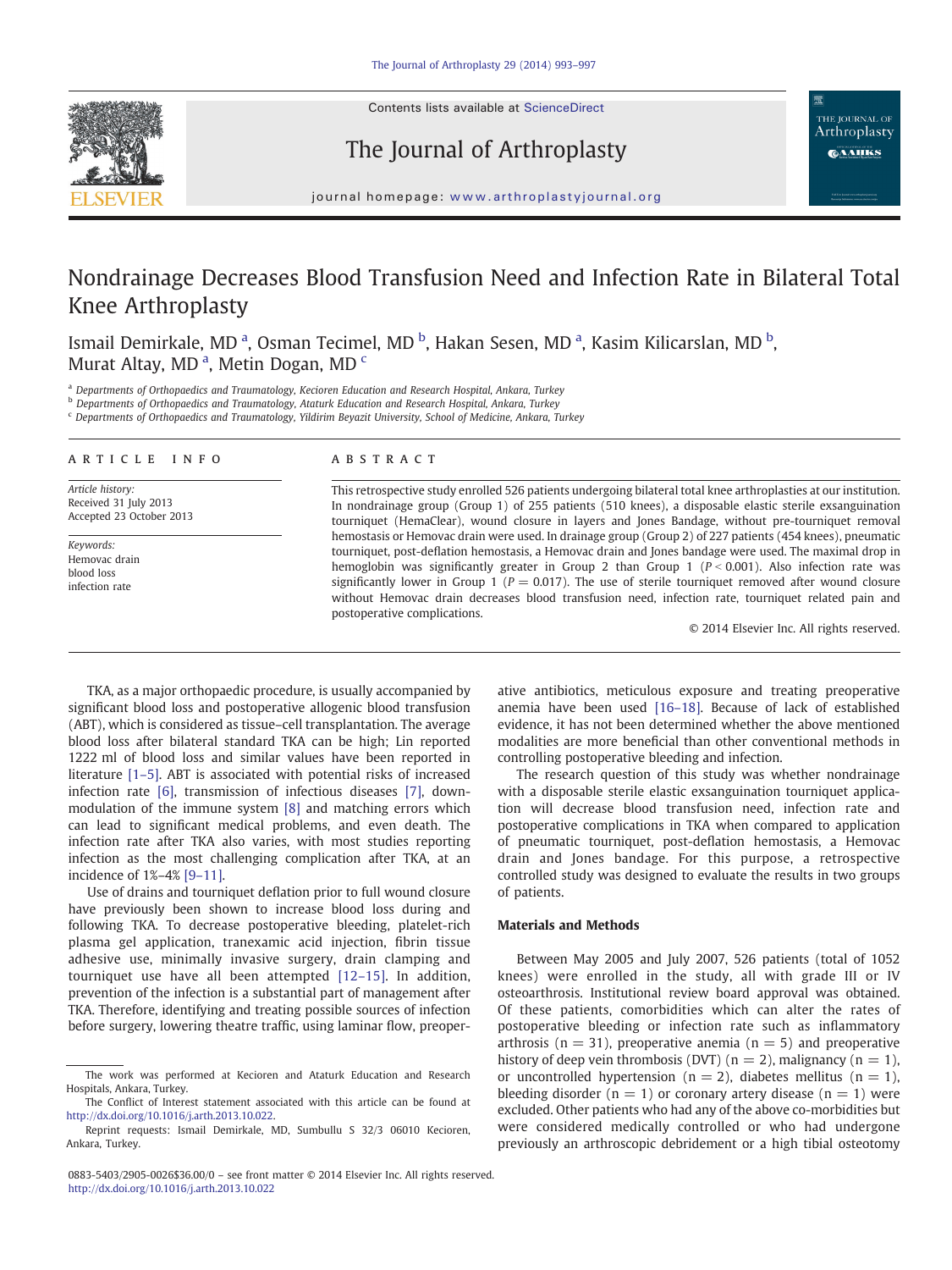were not excluded from the study. As such, 44 patients (8%; 88 knees) were excluded from the study, leaving a total of 964 knees of 482 patients for evaluation.

There were two intervention groups: non-drainage group (Group 1), using disposable sterile elastic exsanguination tourniquet that was released after closure (Fig. 1, HemaClear, OHK Medical) and drainage group (Group 2), using pneumatic tourniquet that was deflated prior to haemostasis and closure with Hemovac drain. Group 1 consisted of 255 patients (39 male, 216 female) with an average age of 64.4 years (range, 47–84 years). Group 2 comprised 227 patients (26 male, 201 female) with an average age of 63.9 years (range, 43–88 years) (Table 1). There were no demographic differences between the two groups (Table 2). There were no statistical differences between the groups in terms of co-morbidities such as hypertension, diabetes mellitus or coronary artery disease and both groups had the same levels of preoperative hemoglobin (13.1  $\pm$  2.5 and  $12.8 \pm 1.8$  g/dl; respectively, Tables 1, 2).

All operations were performed under spinal anaesthesia by 2 staff surgeons (KK and AO) who regularly perform at least 150 knee arthroplasty operations per annum using a midline approach. Implants were supplied by Corin Ltd, Cirencester, UK PCL retaining cemented prosthesis with Rotaglide mobile polyethylene inserts and were used for all patients. In the first group, potential bleeding sources were coagulated intraoperatively, wound closure was done in layers and a sterile Jones bandage was applied prior to the release (by cutting) of the sterile exsanguination tourniquet (Group 1,  $n =$ 255, 510 knees). In the second group, exsanguination of the leg was performed by Esmarch bandage, and a pneumatic tourniquet was inflated to a mean pressure that was 100 mm/Hg above the systolic blood pressure. At the end of the operation the tourniquet was deflated, careful haemostasis was performed, a Hemovac drain was inserted, the surgical wound was closed in layers and a Jones bandage was applied (Group 2,  $n = 227, 454$  knees).

The two groups of patients were compared in terms of postoperative blood transfusion need as a primary outcome. In addition to comparison of the lowest levels of postoperative hemoglobin and infection rates, DVT, pulmonary emboli (PE) rates, postoperative tourniquet related pain defined as pain in the quadriceps muscle underneath the tourniquet cuff [\[19\],](#page-4-0) duration of operation, haemarthrosis, and requirement for post operative analgesia (IM 100 mg



Fig. 1. Application of sterile elastic exsanguination tourniquet. The torus, consisting of a silicon ring wrapped by a stockinette is rolled up the disinfected and draped leg by pulling the straps (top) all the way to the upper thigh (middle). The pressure applied by the rolling ring along the way effectively exsanguinates the limb and arterial flow into the leg is blocked (bottom). The elastic ring is cut with a scalpel at the end of surgery (not shown) to resume blood flow.

#### Table 1

Demographics and Preoperative Haemoglobin Levels of the two Patient Groups.

| Demographic/hb      | Group 1 ( $n = 255$ ) | Group 2 ( $n = 227$ ) |      |
|---------------------|-----------------------|-----------------------|------|
| Average age (years) | 64.4 (47-84)          | $63.9(43-88)$         | 0.41 |
| Male:female         | 39:216                | 26:201                | 0.32 |
| Prhh                | $12.8 + 1.8$          | $13.1 + 2.5$          | 0.62 |

 $Hb = Ha$ emoglobin: Prh $b = P$ reoperative haemoglobin.

Tramadol per ampule) were also determined. Blood transfusion need was evaluated for the entire duration of hospitalization. All of the patients included in the study received antibiotic prophylaxis of 1 g Cephazolin Sodium one hour before induction of anesthesia. During their stay in the hospital, patients were administered 1 g cephazolin sodium three times a day for the first day postoperatively.

Infection was followed up by observing local and systemic signs such as erythema, swelling, elevated ESR, CRP and white blood cell count. In case of any suspicion for deep infection, fluid and tissue cultures were taken and aspirate was sent for cell count and differential. For management of postoperative pain, iv tramadol was given through PCA on postoperative day 1 and diclofenac sodium was used on the following days. At the preoperative stage, all the patients were administered 40 mg Enoxaparin prophylaxis beginning at the postoperative 12th hour and the INR was measured preoperatively and 12 h postoperatively. The patients were administered 40 mg prophylaxis of enoxaparin once a day, for 3 weeks.

Preoperative standard haemoglobin level had to be 10 g/dl or higher to be operated on and thereby included in the study. Blood transfusion (Erythrocyte suspension) was given to patients with haemoglobin levels of 7.9 g/dl or less in the postoperative 3rd day follow-up in both groups. In addition, blood transfusion was given to symptomatic patients in the postoperative 3rd day follow-up with haemoglobin levels of 8–10 g/dl in the postoperative period if their heart rate was over 120 or systolic blood pressure was less than 90 mm Hg. Intraoperative blood loss was not usually used as an indicator of transfusion unless there was an excessive blood loss exceeding 10% of the patient's estimated total blood volume. Colloid solutions were infused for less significant blood loss  $($  < 10%).

All of the data for this study were obtained from the hospital's computerized medical records. For analysis of differences within and between groups, Excel and the statistical software package SPSS (v.15, Chicago, Illinois) were used. To analyze differences between the groups, a 2-way, repeated-measure analysis of variance was used. An unpaired 2-sided t-test was used to analyze differences between means and 2-sided z-test was used to analyze the significance of differences between proportions. All  $P$  values  $< 0.05$ were considered significant.

Table 2 Comparison of Comorbidities Among Patient Groups.

|                                   | Group 2         | Group 1         | P     |
|-----------------------------------|-----------------|-----------------|-------|
| Overall comorbidity rate          | 132 (51.8%)     | 128 (56.4%)     | 0.309 |
| Ht                                | 88 (34.5%)      | 81 (29.2%)      | 0.192 |
| <b>DM</b>                         | 51 (20%)        | 48 (17.3%)      | 0.429 |
| CAD                               | 31 (12.2%)      | 28 (10.1%)      | 0.452 |
| $Ht + DM + CAD$                   | 6(2.4%)         | 4(1.4%)         | 0.531 |
| $Ht + DM$                         | 18 (7.1%)       | 13 (4.7%)       | 0.245 |
| $Ht + CAD$                        | 14 (5.5%)       | 11(4%)          | 0.408 |
| Weight (kg)                       | $83 + 6.5$      | $79 + 4.2$      | 0.376 |
| Height(m)                         | $1.643 \pm 1.7$ | $1.661 \pm 2.1$ | 0.445 |
| BMI $\left(\frac{kg}{m^2}\right)$ | $30.9 + 3.87$   | $30.1 + 2.2$    | 0.657 |
| Surgical time (min)               | $156 + 12.39$   | $162 + 11$      | 0.721 |
| Previous surgery                  | 11 (4.8%)       | 14 (5.5%)       | 0.237 |

 $Ht = Hypertension$ ;  $DM = Diabetes$  Mellitus;  $CAD = Coronary$  artery disease.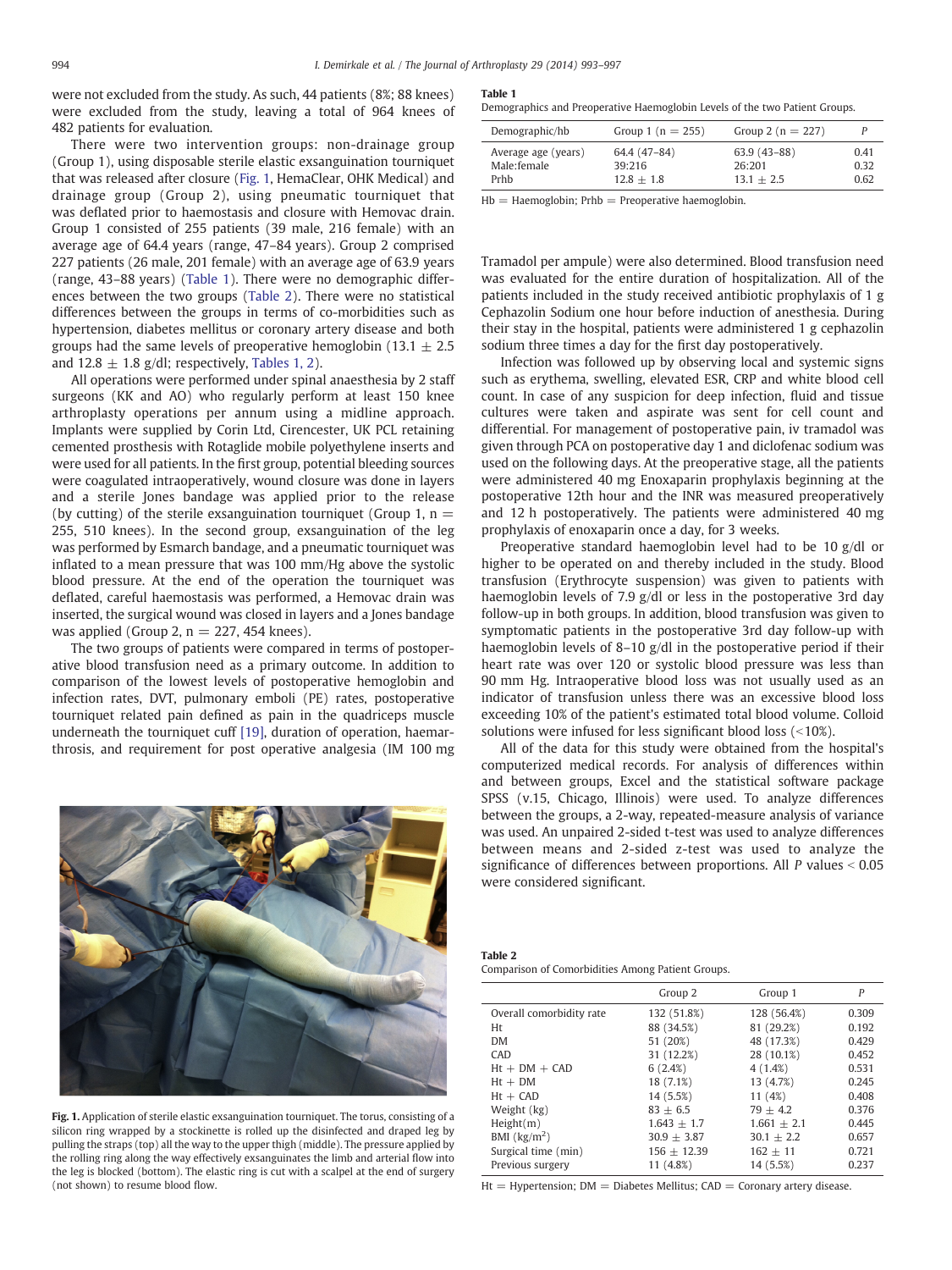<span id="page-2-0"></span>Table 3

Comparison of Blood Transfusion Rates and Postoperative Haemoglobin Levels.

| <b>Blood</b> units | Group 1       | Group 2       |         |
|--------------------|---------------|---------------|---------|
| $\Omega$           | 0(0%)         | 61 (23.9%)    | S.      |
|                    | $1(0.4\%)$    | 121 (47.5%)   | S.      |
| 2                  | 28 (12.3%)    | 63 (24.7%)    | S.      |
| 3                  | 113 (49.8%)   | 9(3.5%)       | S.      |
| 4                  | 81 (35.7%)    | $1(0.4\%)$    | S.      |
| 5                  | $4(1.8\%)$    | 0(0%)         | S.      |
| Total units        | 740           | 278           |         |
| AV                 | $3.26 + 0.71$ | $1.09 + 0.81$ | < 0.001 |
| Pohb               | $9.2 + 1.1$   | $7.5 + 1.8$   | < 0.001 |

s = significant ( $P < 0.05$ ); AV = average number of blood units per patient; Pohb = Postoperative haemoglobin.

## Results

Blood transfusion rate was three fold higher in Group 2 (Table 3). A total of 740 U were transfused in Group 2 (3.26  $\pm$  0.71 U/patient, mean  $\pm$  SD) and only 278 U in Group 1 (1.09  $\pm$  0.81 U/patient)  $(P < 0.001)$ . There were no reported significant complications or side effects due to blood transfusion in either group aside from the higher cost of treatment. The mean lowest post-operative haemoglobin was 6.5  $\pm$  1.8 g/dl in Group 2 and 7.2  $\pm$  1.1 g/dl in Group 1 (P < 0.001).

The infection rates which were seen unilaterally among the two groups are shown in Table 4. Superficial wound infection was diagnosed in 11 patients in Group 2 (4.85%) and in 5 patients (1.96%) in Group 1 ( $P = 0.078$ ). Deep prosthesis infection was found in 6 patients (2.64%) in Group 2 and in 2 patients (0.78%) in Group 1  $(P = 0.1)$ . Surgical treatment was needed for 6 of the 8 patients diagnosed with deep prosthesis infection (5 in Group 2 and 1 in Group 1). In 1 of the infected patients in Group 2, with two failed revision attempts, the revision type prosthesis was removed and arthrodesis was performed. Other cases were treated with two step revision surgery which included prosthesis removal, antibiotic impregnated spacer application, at least 6 weeks of medium specific IV antibiotic therapy and revision total knee arthroplasty. All of these patients were eventually healed. Note that the percentages reported above were calculated based on the number of patients and should be divided by 2 if the rates per operated knee are sought. The overall (superficial wound and deep prosthesis) infection rates were 7 (2.7%) in Group 1 and 17 (7.5%) in Group 2 ( $P = 0.017$ ).

Additional complications and side-effects were noted for both groups and these are shown in Table 5. The rate of tourniquet related pain was more commonly seen in Group 2 (18 vs. 5 patients,  $P =$ 0.002). Deep vein thrombosis (DVT), which was diagnosed by sonography after clinical suspicion was observed in 12 patients  $(5.29%)$  in Group 2 and in 4 patients  $(1.57%)$  in Group 1 ( $P = 0.023$ ). There was no haemarthrosis in Group 2 (Table 5,  $P = 0.1$ ). Among the patients in Group 1, haemarthrosis developed in 3 knees (0.6%) and was treated by aspiration, cold-pack and application of compressive dressing. No further complications were observed during the followup of these patients.

Pulmonary embolism was diagnosed in 7 patients (3.1%) in Group 2 and in 2 in Group 1 (0.78%) ( $P = 0.06$ ). All of them survived with supportive therapy. No other major complications were noted. Statistical analysis showed a minor yet significant difference between the two groups with respect to their analgesic need (Table 5). The

| $\sim$<br>. .<br>. . |  |
|----------------------|--|
|----------------------|--|

Comparison of Infection Rates.

| Infection Rate | Group 1 ( $n = 255$ ) | Group 2 ( $n = 227$ ) | P      |
|----------------|-----------------------|-----------------------|--------|
| Total          | 7(2.7%)               | 17 (7.5%)             | 0.0168 |
| Deep           | 2(0.78%)              | 6(2.6%)               | 0.111  |
| Superficial    | 5(1.96%)              | 11 (4.85%)            | 0.0776 |

# Table 5

|                                      | Group 2     | Group 1     |         |
|--------------------------------------|-------------|-------------|---------|
| Urinary tract infection              | 10 (4.4%)   | 11(4.3%)    | 0.961   |
| Deep venous thrombosis               | 12 (5.3%)   | 4(1.6%)     | 0.023   |
| Pulmonary embolism                   | 7(3.08%)    | 2(0.78%)    | 0.063   |
| Hemarthrosis                         | 0(0%)       | 3(1.2%)     | 0.101   |
| Tourniquet related pain              | 18 (7.9%)   | 5(2%)       | 0.0022  |
| Post op analgesics need <sup>a</sup> | $3.1 + 0.5$ | $2.9 + 0.4$ | < 0.001 |

<sup>a</sup> Tramadol 100 mg/ampule.

mean duration of the operations (each knee) was 22.4 min (24.2%) longer for Group 2 (115.1  $\pm$  14.4 min) than for Group 1 (92.7  $\pm$  6.7)  $(P < 0.001)$ . The length of stay in the hospital was essentially the same for both groups.

## Discussion

This study showed a dramatic reduction in blood transfusion needs, which can be explained by the non-linear nature of applying a rigid policy for blood transfusion that was applied. Quantitatively, a difference of 0.2 g/dl or 2 g/l means a total difference of 10 g of hemoglobin loss which is only about 125 ml of blood in a patient who has a blood volume of 5 l and hemoglobin level of 8 g/dl. Although it is quite inaccurate to try to infer the reduction of blood loss between Group 1 and Group 2 from their lowest post operative hemoglobin, we can attempt to estimate it as  $(7.2-6.5)/6.5 \times 5000$  ml = ~ 540 ml. While this calculation is rough at best, it provides an order of magnitude estimation of the difference in blood loss between the methods.

The overall infection rate was determined to be lower in Group 1  $(P = 0.016)$ . The rates of deep prosthesis and superficial wound infections individually were non-significant when the two-sided statistical analysis was used (i.e. generic null hypothesis of difference, rather than of Group 2 infection rate being greater than in Group 1). This difference in infection rate can be attributed to: (a) no drain in Group 1; (b) sterile tourniquet in Group 1 versus non-sterile one in Group 2; (c) shorter procedure duration in Group 1; and (d) less blood transfusion in Group 1. It is not possible to discern which of these factors actually played a dominant role in the reduced infection rate. If, however, the trend for reduced deep infection is an indication, the drop from 2.6% (based on patient number) or 1.3% (based on knees number) to 0.8% (0.4%) could translate into a substantial improvement in outcome and a very significant financial saving (e.g. over \$140,000 per 1000 TKAs in our institution).

In the present study an alternative set of procedures was evaluated with the primary aim of reducing blood loss and thereby minimizing the need for blood transfusion. Firstly, the Esmarch and pneumatic tourniquet were replaced with the sterile exsanguination tourniquet (HemaClear) in the first group due to its ease of use, drier surgical field and sterile application. The second change was in the sequence of activities towards the end of the operation. In particular, the incision was first sutured in layers, the Jones dressing was applied and only then was the exsanguination tourniquet removed by cutting it. No Hemovac drain was used in this set. By so doing, a substantial reduction in blood loss was anticipated during the period from (pneumatic) tourniquet deflation to application of the compressive dressing. The physiological reactive hyperemia that occurs at this time due to the extreme vasodilatation, promotes bleeding beyond the amount usually observed from a surgical incision. It was felt that perhaps much of the blood accumulation inside the closed surgical wound (which is subsequently drained by the Hemovac in the traditional approach) could be avoided by properly packing the knee with the Jones dressing prior to removal of the arterial occlusion. The results of this study confirm our hypothesis as outlined below.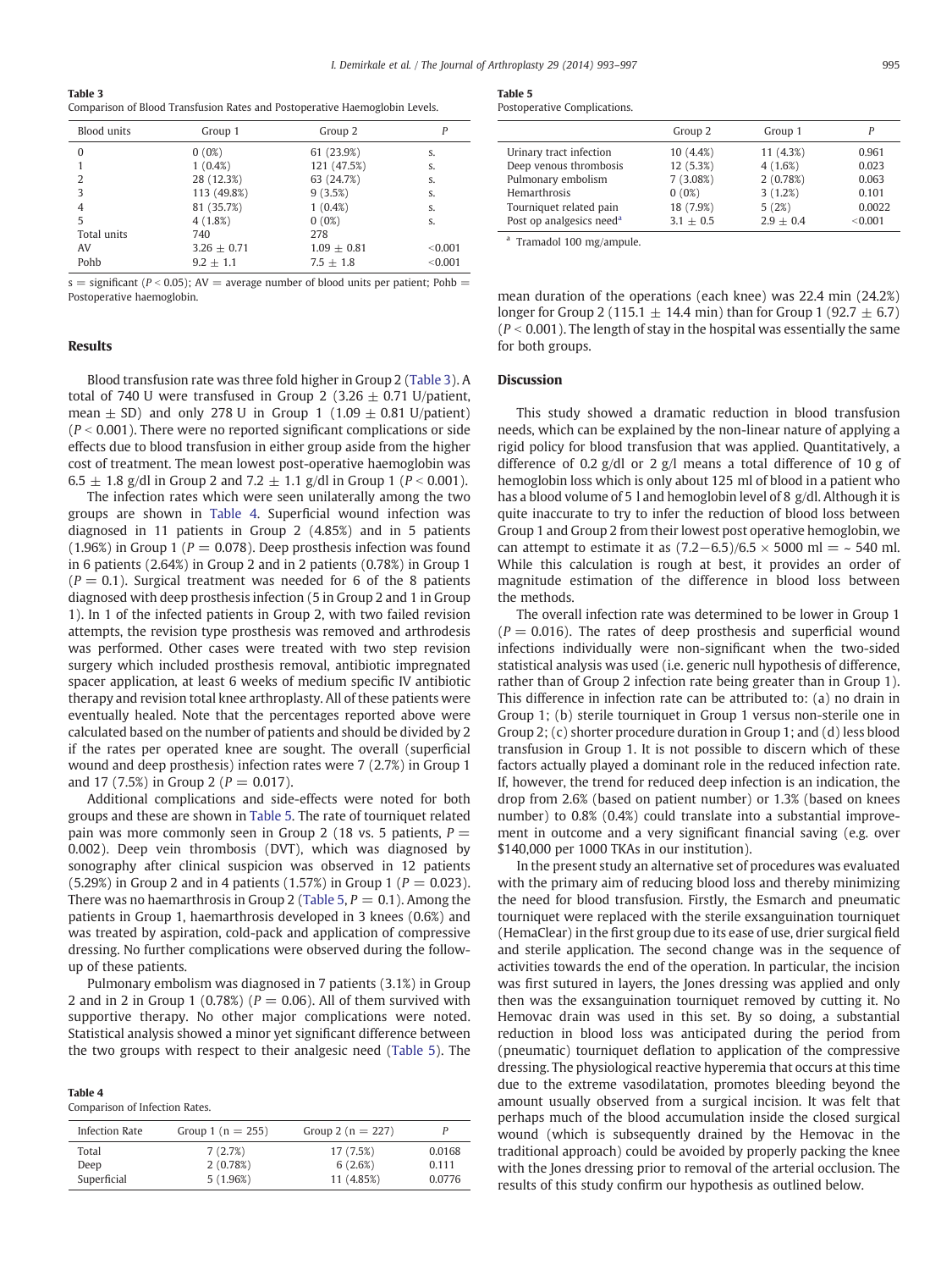Other researchers have investigated blood loss in and around TKA. The methods commonly used to estimate intra-operational blood loss have been the measurement of volume and the haematocrit of the liquid accumulating in the suction container and weighing the sponges [\[20\].](#page-4-0) The extent of post-operative blood loss has usually been determined from measuring the volume of blood accumulating in the drainage container(s) in the first 24, 48 or 72 h postoperatively. The sum of the two volumes was used as a measure of the tangible total blood loss. Most of these studies also reported pre and post operative hemoglobin levels, calculated the "hidden loss" and specified the need for blood transfusion. We believe our study, which uses the need for blood transfusion as the primary endpoint for the investigation while applying a rigorous protocol for the determination of transfusion requirement, provides a simple, quantitative and objective way of comparing surgical strategies with blood loss as a primary objective.

Three patients in Group 1 (1.2%) developed haemarthrosis, while none was seen in Group 2. This is believed to be a direct result of not releasing the arterial blood flow blocking in Group 1 prior to the closure of the incision. The haemarthrosis that developed despite the Jones bandage could have been from arterial vessels. However, none of the 3 patients required open haemostasis in the OR. They were successfully managed with needle aspiration, cold packs and compressive dressing with no consequences.

A number of unexpected results were observed in this study; the statistically significant reduction in DVT rate and the trend for a lower rate of Pulmonary Emboli (PE) were not foreseen. In fact, we do not fully understand the mechanism of these findings. It could be speculated that the smaller area under compression by the narrow ring of the elastic exsanguination tourniquet as compared to the larger volume of tissue (and length of the underlying veins) that is under compression by the wide pneumatic tourniquet may have contributed. Competing theories may include the shorter operations in Group 1 and the improved exsanguination, not leaving clotted blood behind in the veins for the duration of the operation. We are not aware that transfusion of RBC suspension promotes DVT, but this could theoretically be yet another factor.

Significantly fewer patients reported pain in the thigh at the site of the placement of a sterile elastic exsanguination tourniquet than at the site of the pneumatic tourniquet. This finding, again, was not expected, but correlates with the results of several studies that have compared the way volunteers tolerated an elastic exsanguination tourniquet to a pneumatic tourniquet [\[21,22\]](#page-4-0). The need for post operative analgesia was 6.6% less in Group 1 than in Group 2, but this small difference was nevertheless statistically significant. While tourniquet pain may have been a factor in this finding, other elements such as no drain and limited use of diathermy intra-operatively may have played a role.

The concern about blood loss in TKA and its prevention has been the subject of many studies carried out in order to understand its extent and causes and to find strategies to minimize it [\[23](#page-4-0)–27]. In 1991 Lotke et al [\[32\]](#page-4-0) documented a significant blood loss in unilateral TKA with the mean value being 1519 ml and called attention to the need for preoperative preparation of sufficient blood products for the patient. Bottner, Pavone et al [\[4,28\]](#page-4-0) studied the need for blood transfusion in patients undergoing one-stage bilateral TKA. In a group of 461 patients described in 2003 [\[28\]](#page-4-0) and in an expanded group of 501 patients described in 2004 the mean blood transfusion need was 2.8 U, which is not very different from the 3.26  $\pm$  0.71 U reported for Group 2 in the current study ([Table 3](#page-2-0)). Passad et al [\[29\]](#page-4-0) studied the risk factors associated with greater blood loss and need for transfusion. They found that men lost significantly more blood than women ( $P = 0.001$ ) which may be relevant to our own study where there were substantially more women than men. They also found a significant correlation between tourniquet time and operation duration. This observation may contribute, in part, to the reduced blood loss in our Group 1 patients.

Among the strategies for reduction in blood loss during TKA there have been multiple reports on the effects of the timing of tourniquet release, on the placement of drains and combinations thereof, and on the use of Tranexamic acid. Steffin and Green-Riviere [\[30\]](#page-4-0) studied the effect of a blood-salvage drain on the haematocrit drop in 37 patients randomized into either an early or late tourniquet release groups. No differences were observed between the groups in maximal haematocrit drop, drainage amounts or total surgical time. The authors concluded that the use of a blood salvage drain should not influence the preference of timing of tourniquet release in TKA. A recent study by Li et al [\[31\]](#page-4-0) also evaluated blood loss in 100 patients undergoing TKA randomized into two groups: with and without a drain. They found that blood loss was more than 300 ml higher in the with-drain group with a higher need for blood transfusion, with no detrimental consequences in the no-drain group. They concluded that placement of a drain does not present a significant advantage in TKA. The beneficial effect of Tranexamic acid was recently described [\[32\]](#page-4-0) with blood loss reduction of nearly 500 ml, a lower drop in hemoglobin and a lesser need for transfusion. Other studies on this topic have shown similar results.

There are several significant limitations of this study that should be outlined. Although the same surgeons performed the operations on both groups and the temporal proximity was close, one may argue that the technical and clinical skills of the entire team may have improved from the first to the second year. Additionally, the interpretation of the study results are complicated by the fact that more than one parameter was changed between the groups. In fact, five parameters were varied from Group 1 to Group 2: (a) drain/no drain; (b) tourniquet type; (c) exsanguination method; (d) hemostasis technique; and (e) timing of tourniquet release. As such, the full impact of these changes will probably be transferable only if all five changes are implemented together.

The exclusive inclusion of one-stage bilateral knee arthroplasty population in the current study raises the question of if and to what extent the findings are transferable to unilateral TKA cases. The need and use of blood transfusion post TKA performed in the traditional way vary considerably from no transfusion at all to 2 U as a standard in nearly all patients. While it is plausible that the blood loss and need for transfusion will be reduced using our new method, it is necessary in our opinion to repeat the study in a unilateral TKA population. Other findings, such as reduced infection, reduced DVT and PE, reduced operative time and less tourniquet pain are probably still relevant to unilateral TKA cases as for these parameters, each knee that was operated on in the current study can be viewed as an independent observation.

In conclusion, the results of this study confirmed our hypothesis that better exsanguination and tourniquet removal only after suturing and packing with a Jones dressing without a drain will reduce blood loss and infection rate and the need for blood transfusion. The study was sufficiently powered to provide conclusive statistical significance. The additional observations indicate that this approach is safer and more effective than the traditional method. The occurrence of haemarthrosis in 3 of 510 knees that were operated on is a non-negligible complication that should be watched for and treated promptly by aspiration, cold pack and compressive Jones dressing. We do not consider it a reason for not using the non-drainage method described here in view of the range of its benefits.

#### Acknowledgment

The authors thank Prof. Dr. Feza Korkusuz for his constructive comments on the manuscript.